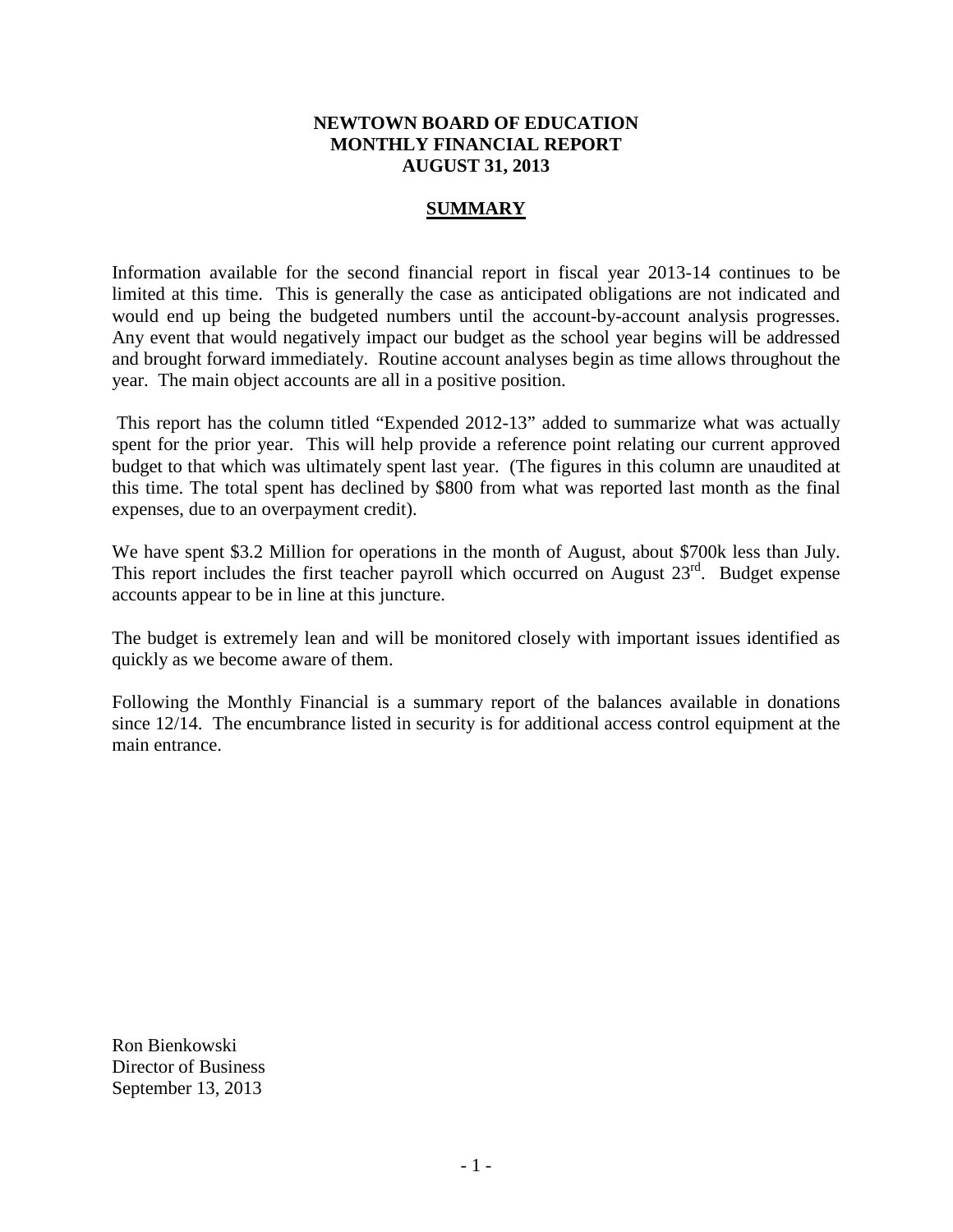### **TERMS AND DEFINITIONS**

The Newtown Board of Education's Monthly Financial Report provides summary financial information in the following areas:

- $\bullet$  Object Code a service or commodity obtained as the result of a specific expenditure defined by eight categories: Salaries, Employee Benefits, Professional Services, Purchased Property Services, Other Purchased Services, Supplies, Property, and Miscellaneous.
- Expense Category further defines the type of expense by Object Code
- Expended  $2012-13$  actual (unaudited) expenditures of the prior fiscal year
- Approved Budget indicates the town approved financial plan used by the school district to achieve its goals and objectives.
- **THE TRANSF identified specific cross object codes requiring adjustments to provide** adequate funding for the fiscal period. This includes all transfers made to date. (Not shown on this report)
- Current Transfers identifies the recommended cross object codes for current month action. (No current transfers indicated)
- **Current Budget** adjusts the Approved Budget calculating adjustments  $(+)$  or  $-)$  to the identified object codes.
- Year-To-Date Expended indicates the actual amount of cumulative expenditures processed by the school district through the month-end date indicated on the monthly budget summary report.
- Encumbered indicates approved financial obligations of the school district as a result of employee salary contracts, purchasing agreements, purchase orders, or other identified obligations not processed for payment by the date indicated on the monthly budget summary report.
- Balance calculates object code account balances subtracting expenditures and encumbrances from the current budget amount indicating accounts with unobligated balances or shortages.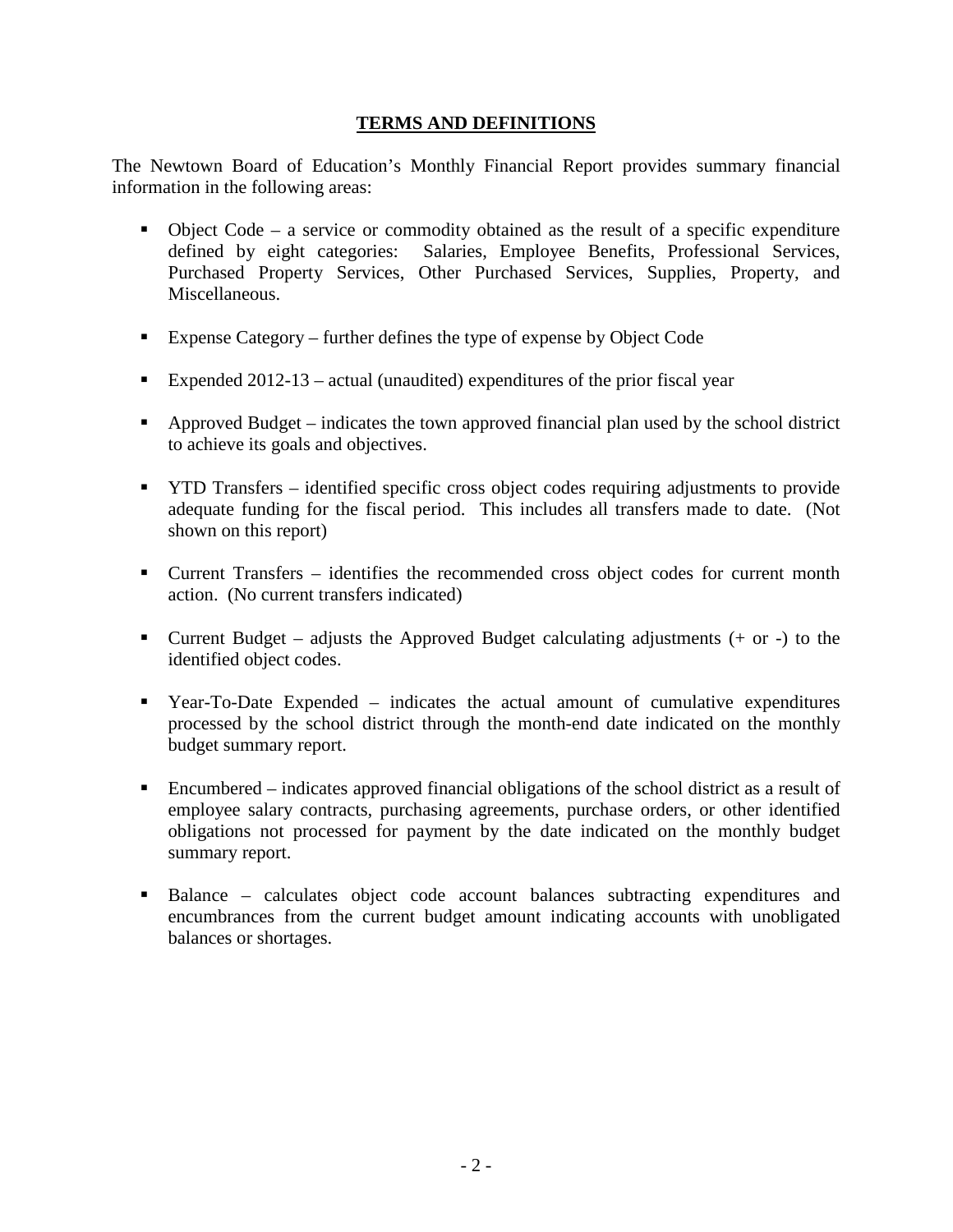The monthly budget summary report also provides financial information on the State of Connecticut grant reimbursement programs (Excess Cost and Agency Placement Grants and Magnet Grant Transportation). These reimbursement grants/programs are used to supplement local school district budget programs as follows:

Excess Cost Grant – this State of Connecticut reimbursement grant is used to support local school districts for education costs of identified special education students whose annual education costs exceed local prior year per pupil expenditure by 4 ½. Students placed by the Department of Child and Family Services (DCF) are reimbursed after the school district has meet the prior year's per pupil expenditure. School districts report these costs annually in December and March of each fiscal year. State of Connecticut grant calculations are determined by reimbursing eligible costs (60%-100%) based on the SDE grant allocation and all other town submittals.

Magnet Transportation Grant – provides reimbursement of \$1,300 for local students attending approved Magnet school programs. The budgeted grant is \$70,200 for this year.

The last portion of the monthly budget summary reports school generated revenue fees that are anticipated revenue to the Town of Newtown. Fees include:

- High school fees for three identified program with the highest amount of fees anticipated from the high school sports participation fees,
- Building related fees for the use of the high school pool facility, and
- **Miscellaneous fees.**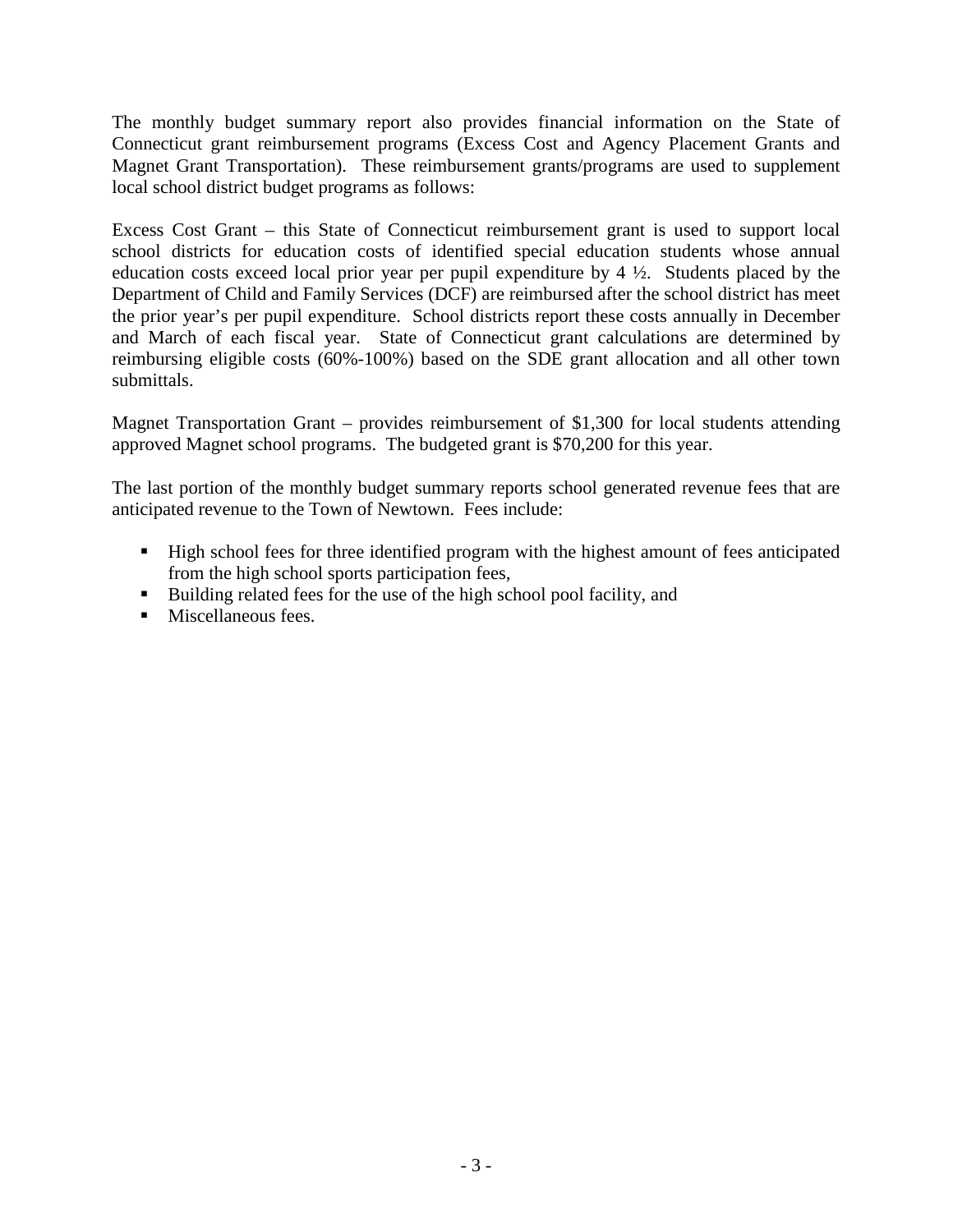#### BUDGET SUMMARY REPORT

| <b>OBJECT</b><br><b>CODE</b> | <b>EXPENSE CATEGORY</b>                       |              | <b>EXPENDED</b><br>$2012 - 2013$ |               | <b>APPROVED</b><br><b>BUDGET</b> | <b>CURRENT</b><br><b>TRANSFERS</b> |               | <b>CURRENT</b><br><b>BUDGET</b> | <b>YTD</b><br><b>EXPENDITURE ENCUMBER</b> |               |                                       |               | <b>BALANCE</b> |
|------------------------------|-----------------------------------------------|--------------|----------------------------------|---------------|----------------------------------|------------------------------------|---------------|---------------------------------|-------------------------------------------|---------------|---------------------------------------|---------------|----------------|
|                              | <b>GENERAL FUND BUDGET</b>                    |              |                                  |               |                                  |                                    |               |                                 |                                           |               |                                       |               |                |
| 100                          | <b>SALARIES</b>                               | \$           | 43,732,472                       | $\mathbb{S}$  | 45,076,226 \$                    | $\overline{a}$                     |               | $$45,076,226$ \,                | 2,580,523                                 |               | \$ 38,197,834                         | $\mathcal{S}$ | 4,297,869      |
| 200                          | <b>EMPLOYEE BENEFITS</b>                      | \$           | 10,341,864                       | \$            | 10,675,831 \$                    | $\overline{\phantom{a}}$           | \$            | 10,675,831 \$                   | 2,732,813                                 | <b>S</b>      | 6,498,321                             | $\mathcal{S}$ | 1,444,697      |
| 300                          | PROFESSIONAL SERVICES                         | $\mathbb{S}$ | 885,059                          | $\mathbb{S}$  | 920,517 \$                       | $\overline{\phantom{a}}$           | -S            | 920,517 \$                      | 46,368 \$                                 |               | 286,703                               | $\mathcal{S}$ | 587,446        |
| 400                          | PURCHASED PROPERTY SERV.                      | $\mathbb{S}$ | 2,156,695                        | \$            | 2,393,290 \$                     | $\blacksquare$                     | $\mathbb{S}$  | 2,393,290 \$                    | 163,634 \$                                |               | 362,675                               | $\mathcal{S}$ | 1,866,982      |
| 500                          | <b>OTHER PURCHASED SERVICES</b>               | \$           | 6,526,747                        | \$            | 6,851,622 \$                     | $\overline{a}$                     | $\mathbb{S}$  | 6,851,622 \$                    | 1,070,584 \$                              |               | 2,557,930                             | $\mathcal{S}$ | 3,223,109      |
| 600                          | <b>SUPPLIES</b>                               | \$           | 4,428,579                        | -S            | 4,554,880 \$                     | $\blacksquare$                     | <sup>\$</sup> | 4,554,880 \$                    | 350,119 \$                                |               | 388,396                               | $\mathcal{S}$ | 3,816,365      |
| 700                          | <b>PROPERTY</b>                               | \$           | 206,463                          | \$            | 497,748 \$                       | $\blacksquare$                     | $\mathcal{S}$ | 497,748 \$                      | 70,011 \$                                 |               | 77,290 \$                             |               | 350,447        |
| 800                          | <b>MISCELLANEOUS</b>                          | \$           | 71,081                           | $\mathbb{S}$  | 75,190 \$                        | $\sim$                             | $\mathcal{S}$ | 75,190 \$                       | 44,290 \$                                 |               | $1,952$ \$                            |               | 28,948         |
|                              | TOTAL GENERAL FUND BUDGET                     | \$           | 68,348,960                       | $\sqrt{S}$    | 71,045,304 \$                    |                                    |               | $-$ \$ 71,045,304 \$            |                                           |               | 7,058,341 \$ 48,371,101 \$ 15,615,862 |               |                |
|                              |                                               |              | (Unaudited)                      |               |                                  |                                    |               | spent since LM \$               | 3,187,572                                 |               |                                       |               |                |
|                              | <b>GRAND TOTAL</b>                            | \$           | 68,348,960                       | $\mathcal{S}$ | 71,045,304 \$                    |                                    |               | $-$ \$ 71,045,304 \$            | 7,058,341                                 | $\mathcal{S}$ | 48, 371, 101 \$ 15, 615, 862          |               |                |
|                              |                                               |              |                                  |               |                                  |                                    |               |                                 |                                           |               |                                       |               |                |
|                              | <b>Excess Cost Grant Reimbursement Offset</b> |              |                                  |               | 75.00%                           |                                    | S.            | 1,452,095                       |                                           |               | T.B.D.                                | \$.           | 1,452,095      |
|                              | Net Projected Balance                         |              |                                  |               |                                  |                                    |               |                                 |                                           |               |                                       |               |                |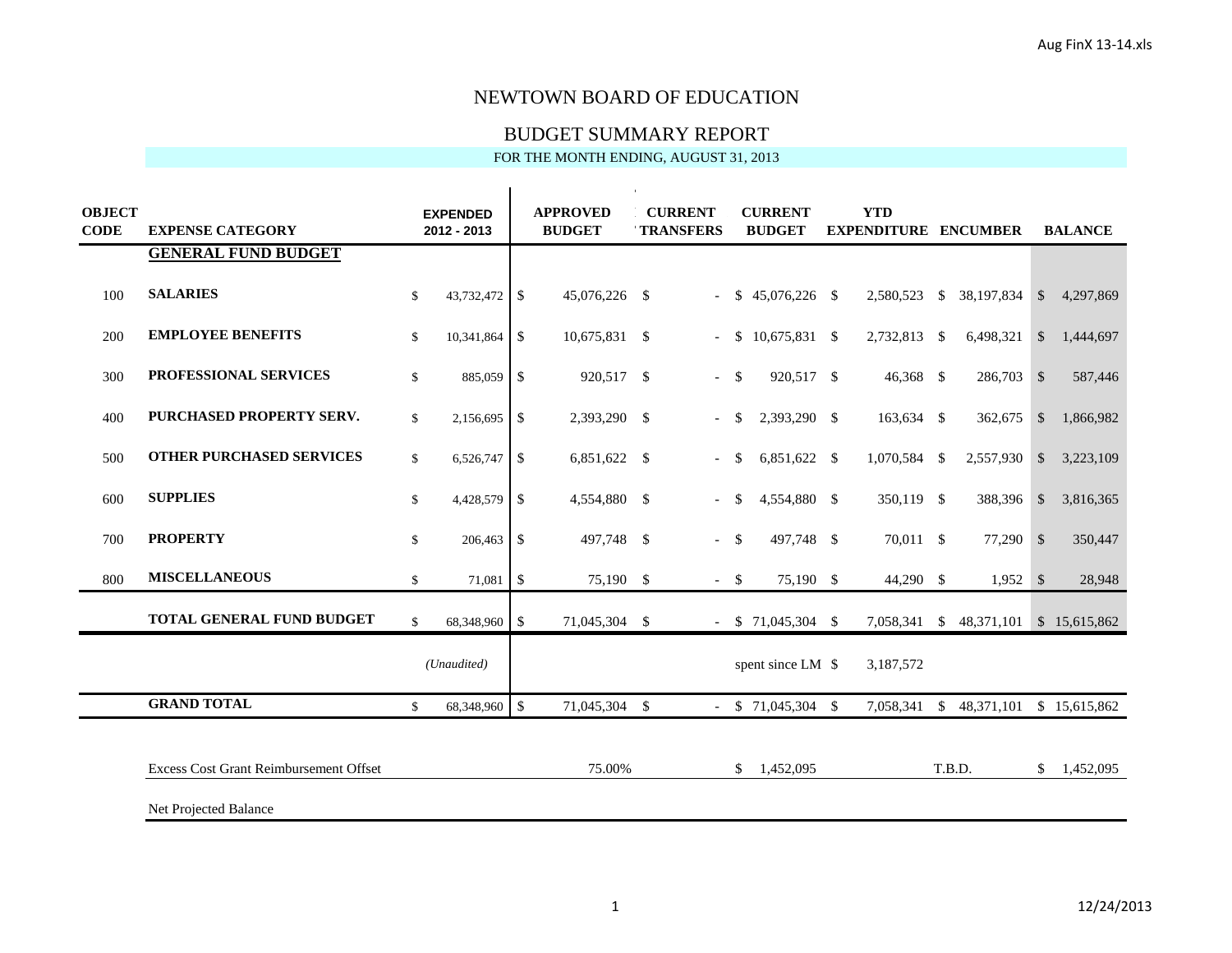#### BUDGET SUMMARY REPORT

| <b>OBJECT</b> |                                        |              |                                |                    | <b>APPROVED</b> | <b>CURRENT</b>                   |               | <b>CURRENT</b>     |      | <b>YTD</b>                  |               |                          |      |                |
|---------------|----------------------------------------|--------------|--------------------------------|--------------------|-----------------|----------------------------------|---------------|--------------------|------|-----------------------------|---------------|--------------------------|------|----------------|
| <b>CODE</b>   | <b>EXPENSE CATEGORY</b>                |              | <b>EXPENDED</b><br>2012 - 2013 |                    | <b>BUDGET</b>   | <b>TRANSFERS</b>                 |               | <b>BUDGET</b>      |      | <b>EXPENDITURE ENCUMBER</b> |               |                          |      | <b>BALANCE</b> |
| 100           | <b>SALARIES</b>                        |              |                                |                    |                 |                                  |               |                    |      |                             |               |                          |      |                |
|               | <b>Administrative Salaries</b>         | \$           | 2,905,110                      | <b>S</b>           | 2,826,231       |                                  | \$            | 2,826,231 \$       |      | 363,800                     | \$            | 2,465,023 \$             |      | (2,592)        |
|               | Teachers & Specialists Salaries        | \$           | 30,174,313                     | $\mathbb{S}$       | 30,919,957      |                                  | \$            | 30,919,957 \$      |      | 1,224,920                   | \$            | 29,009,775               | - \$ | 685,263        |
|               | Early Retirement                       | \$           | 16,000                         | $\mathbb{S}$       | 16,000          |                                  | \$            | $16,000$ \$        |      |                             | $\mathbb{S}$  | $\overline{\phantom{a}}$ | -\$  | 16,000         |
|               | Continuing Ed./Summer School           | \$           | 74,383                         | \$                 | 84,903          |                                  | \$            | 84,903             | - \$ | 48,679                      | <sup>\$</sup> | 36,905 \$                |      | (681)          |
|               | Homebound & Tutors Salaries            | \$           | 249,524                        | $\mathbb{S}$       | 211,664         |                                  | \$            | 211,664 \$         |      | 18,701                      | <sup>\$</sup> | 120,815 \$               |      | 72,148         |
|               | <b>Certified Substitutes</b>           | \$           | 589,183                        | $\mathbb{S}$       | 645,725         |                                  | \$            | 645,725            | - \$ |                             | $\mathbb{S}$  | 3,075                    | - \$ | 642,650        |
|               | Coaching/Activities                    | \$           | 534,475                        | $\mathbb{S}$       | 532,749         |                                  | \$            | 532,749 \$         |      |                             | \$            | $\sim$                   | -\$  | 532,749        |
|               | Staff & Program Development            | \$           | 116,368                        | \$                 | 167,891         |                                  | \$            | 167,891 \$         |      | 94,268 \$                   |               | 65,726 \$                |      | 7,896          |
|               | <b>CERTIFIED SALARIES</b>              | \$           | 34,659,356                     | \$                 | 35,405,120 \$   | $\overline{\phantom{a}}$         |               | $$35,405,120$ \ \$ |      | 1,750,368                   | \$            | 31,701,320 \$            |      | 1,953,432      |
|               | Supervisors/Technology Salaries        | $\mathbb{S}$ | 612,272                        | \$                 | 622,327         |                                  | \$            | 622,327 \$         |      | 85,853                      | \$            | 516,540 \$               |      | 19,934         |
|               | Clerical & Secretarial salaries        | \$           | 1,913,153                      | \$                 | 1,985,904       |                                  | \$            | 1,985,904 \$       |      | 183,148                     | <sup>\$</sup> | 1,772,024 \$             |      | 30,732         |
|               | <b>Educational Assistants</b>          | \$           | 1,783,332                      | \$                 | 1,843,658       |                                  | \$            | 1,843,658 \$       |      | 23,344                      | \$            | 286,355                  | -\$  | 1,533,959      |
|               | Nurses & Medical advisors              | \$           | 665,534                        | \$                 | 683,022         |                                  | \$            | 683,022 \$         |      | 34,725                      | \$            | 660,024 \$               |      | (11, 726)      |
|               | Custodial & Maint Salaries             | \$           | 2,759,414                      | $\mathbb{S}$       | 2,898,325       |                                  | \$            | 2,898,325 \$       |      | 393,848                     | <sup>\$</sup> | 2,472,596 \$             |      | 31,882         |
|               | <b>Bus Drivers salaries</b>            | \$           |                                | \$                 |                 |                                  | \$            |                    | -S   |                             | \$            | $\overline{a}$           | -S   |                |
|               | Career/Job salaries                    | \$           | 109,211                        | $\mathbb{S}$       | 108,501         |                                  | \$            | 108,501 \$         |      | 11,978                      | \$            | 90,951 \$                |      | 5,572          |
|               | <b>Special Education Svcs Salaries</b> | \$           | 659,495                        | \$                 | 824,820         |                                  | \$            | 824,820 \$         |      | 34,589                      | <sup>\$</sup> | 418,654                  | -\$  | 371,577        |
|               | Attendance & Security Salaries         | \$           | 207,942                        | $\mathbb{S}$       | 380,071         |                                  | \$            | 380,071 \$         |      | 26,147                      | -S            | 279,371 \$               |      | 74,552         |
|               | Extra Work - Non-Cert                  | \$           | 76,256                         | \$                 | 71,115          |                                  | \$            | 71,115 \$          |      | 22,410                      | <sup>\$</sup> | $\sim$                   | -\$  | 48,705         |
|               | Custodial & Maint. Overtime            | \$           | 242,452                        | $\mathbf{\hat{S}}$ | 210,363         |                                  | \$            | 210,363 \$         |      | 9,035                       | <sup>\$</sup> | $\overline{\phantom{a}}$ | -S   | 201,328        |
|               | Civic activities/Park & Rec            | \$           | 44,055                         | \$                 | 43,000          |                                  | \$            | 43,000 \$          |      | 5,079                       | \$            | $\sim$                   | \$   | 37,921         |
|               | NON-CERTIFIED SALARIES                 | \$           | 9,073,116                      | $\sqrt$            | 9,671,106       | - \$<br>$\overline{\phantom{a}}$ | \$            | 9,671,106 \$       |      | 830,155                     | <sup>\$</sup> | 6,496,514                | -\$  | 2,344,437      |
|               | <b>SUBTOTAL SALARIES</b>               | \$           | 43,732,472                     | \$                 | 45,076,226      | -\$<br>$\blacksquare$            | <sup>\$</sup> | 45,076,226 \$      |      | 2,580,523                   | \$            | 38,197,834               | -\$  | 4,297,869      |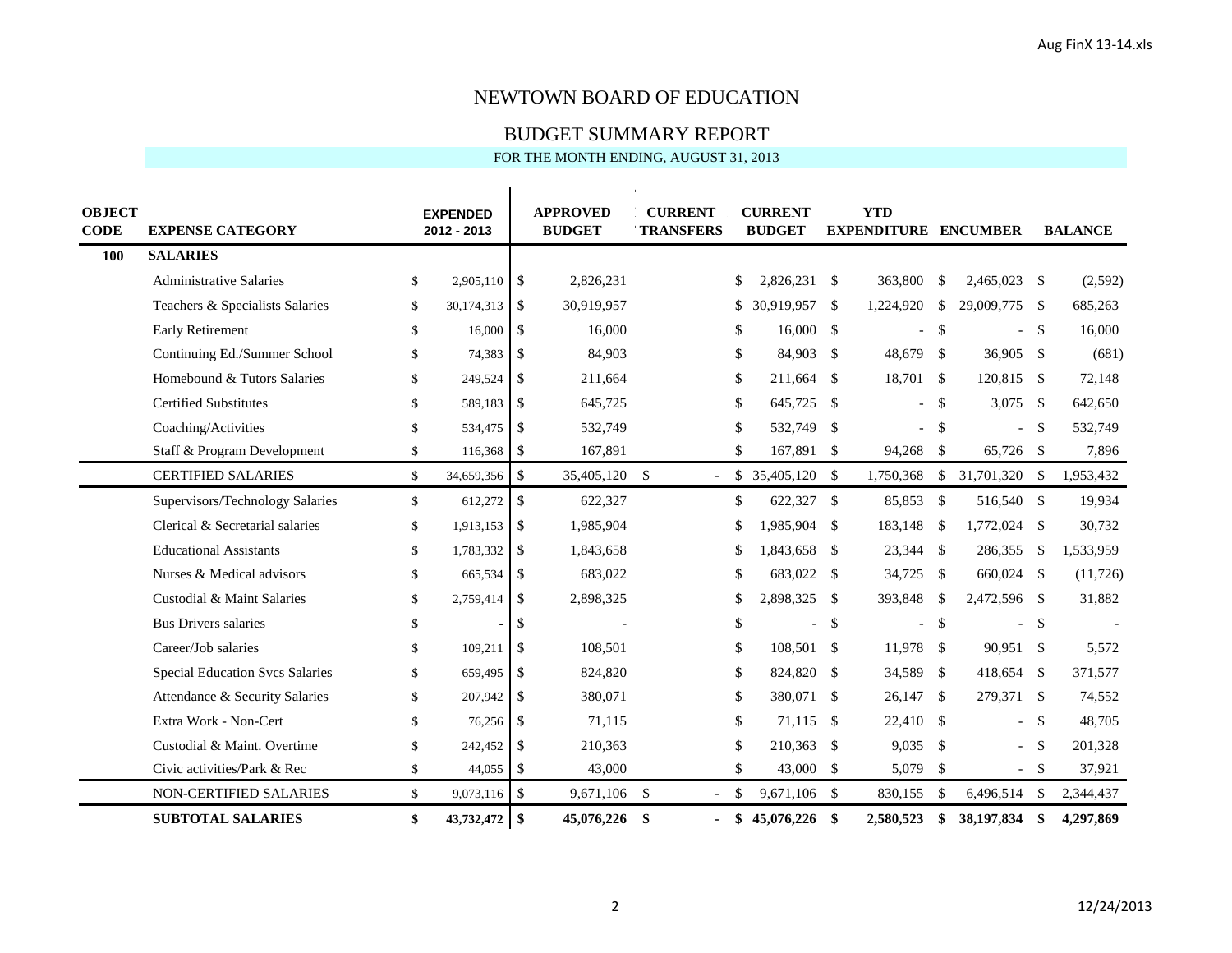#### BUDGET SUMMARY REPORT

| <b>OBJECT</b><br><b>CODE</b> | <b>EXPENSE CATEGORY</b>            |               | <b>EXPENDED</b><br>2012 - 2013 |                           | <b>APPROVED</b><br><b>BUDGET</b> | <b>CURRENT</b><br><b>TRANSFERS</b> | <b>CURRENT</b><br><b>BUDGET</b> |     | <b>YTD</b><br><b>EXPENDITURE ENCUMBER</b> |               |                          |     | <b>BALANCE</b> |
|------------------------------|------------------------------------|---------------|--------------------------------|---------------------------|----------------------------------|------------------------------------|---------------------------------|-----|-------------------------------------------|---------------|--------------------------|-----|----------------|
| 200                          | <b>EMPLOYEE BENEFITS</b>           |               |                                |                           |                                  |                                    |                                 |     |                                           |               |                          |     |                |
|                              | Medical & Dental Expenses          | \$            | 7,918,730                      | \$                        | 8,213,013                        |                                    | \$<br>8,213,013 \$              |     | 2,070,283                                 | $\mathcal{S}$ | 6,103,993 \$             |     | 38,737         |
|                              | Life Insurance                     | $\mathbb{S}$  | 83,605                         | \$                        | 86,226                           |                                    | \$<br>86,226 \$                 |     | $13,561$ \$                               |               | $\overline{\phantom{a}}$ | -S  | 72,665         |
|                              | FICA & Medicare                    | $\mathbb{S}$  | 1,305,853                      | \$                        | 1,359,593                        |                                    | \$<br>1,359,593 \$              |     | 122,210                                   | $\mathcal{S}$ | $\overline{\phantom{0}}$ | -\$ | 1,237,383      |
|                              | Pensions                           | \$            | 487,540                        | \$                        | 462,466                          |                                    | \$<br>462,466 \$                |     | 395,366                                   | - \$          | 56,797 \$                |     | 10,303         |
|                              | Unemployment & Employee Assist.    | $\mathbb{S}$  | 76,081                         | $\mathbb{S}$              | 98,120                           |                                    | \$<br>98,120 \$                 |     | 2,840                                     | - \$          | 17,760 \$                |     | 77,520         |
|                              | <b>Workers Compensation</b>        | \$            | 470,055                        | $\boldsymbol{\mathsf{S}}$ | 456,413                          |                                    | \$<br>456,413 \$                |     | 128,552                                   | -S            | 319,772 \$               |     | 8,090          |
|                              | <b>SUBTOTAL EMPLOYEE BENEFITS</b>  | \$            | 10,341,864                     | \$                        | 10,675,831                       | \$                                 | \$<br>10,675,831 \$             |     | 2,732,813                                 | \$            | 6,498,321                | -\$ | 1,444,697      |
|                              |                                    |               |                                |                           |                                  |                                    |                                 |     |                                           |               |                          |     |                |
| 300                          | PROFESSIONAL SERVICES              |               |                                |                           |                                  |                                    |                                 |     |                                           |               |                          |     |                |
|                              | <b>Professional Services</b>       | <sup>\$</sup> | 722,630                        | $\mathbb{S}$              | 675,542                          |                                    | \$<br>675,542 \$                |     | 40,203                                    | - \$          | 198,510 \$               |     | 436,829        |
|                              | Professional Educational Ser.      | \$            | 162,429                        | \$                        | 244,975                          |                                    | \$<br>244,975 \$                |     | 6,165                                     | - \$          | 88,193 \$                |     | 150,617        |
|                              | <b>SUBTOTAL PROFESSIONAL SVCS</b>  | $\mathbf{s}$  | 885,059                        | \$                        | 920,517                          | \$<br>$\blacksquare$               | \$<br>920,517 \$                |     | 46,368 \$                                 |               | 286,703 \$               |     | 587,446        |
|                              |                                    |               |                                |                           |                                  |                                    |                                 |     |                                           |               |                          |     |                |
| 400                          | <b>PURCHASED PROPERTY SVCS</b>     |               |                                |                           |                                  |                                    |                                 |     |                                           |               |                          |     |                |
|                              | Buildings & Grounds Services       | S.            | 665,863                        | \$                        | 670,300                          |                                    | \$<br>670,300 \$                |     | 60,798 \$                                 |               | 122,015 \$               |     | 487,487        |
|                              | Utility Services - Water & Sewer   | S.            | 107,302                        | -\$                       | 117,000                          |                                    | \$<br>117,000 \$                |     | 6,933                                     | $\mathcal{S}$ | $\overline{\phantom{a}}$ | -S  | 110,067        |
|                              | Building, Site & Emergency Repairs | \$            | 533,970                        | -\$                       | 460,850                          |                                    | \$<br>460,850 \$                |     | 22,257                                    | $\mathcal{S}$ | 21,260 \$                |     | 417,333        |
|                              | <b>Equipment Repairs</b>           | S.            | 252,231                        | -\$                       | 270,975                          |                                    | \$<br>270,975 \$                |     | 19,565                                    | $\mathcal{S}$ | 41,493 \$                |     | 209,917        |
|                              | Rentals - Building & Equipment     | \$            | 303,229                        | -\$                       | 300,165                          |                                    | \$<br>300,165 \$                |     | 54,081                                    | $\mathcal{S}$ | 177,907 \$               |     | 68,177         |
|                              | Building & Site Improvements       | S.            | 294,100                        | \$                        | 574,000                          |                                    | \$<br>574,000                   | -\$ | $\overline{\phantom{0}}$                  | -S            | $\overline{\phantom{a}}$ | -S  | 574,000        |
|                              | SUBTOTAL PUR. PROPERTY SER.        | \$            | 2,156,695                      | \$                        | 2,393,290                        | \$<br>ä,                           | \$<br>2,393,290 \$              |     | 163,634                                   | \$            | 362,675                  | \$  | 1,866,982      |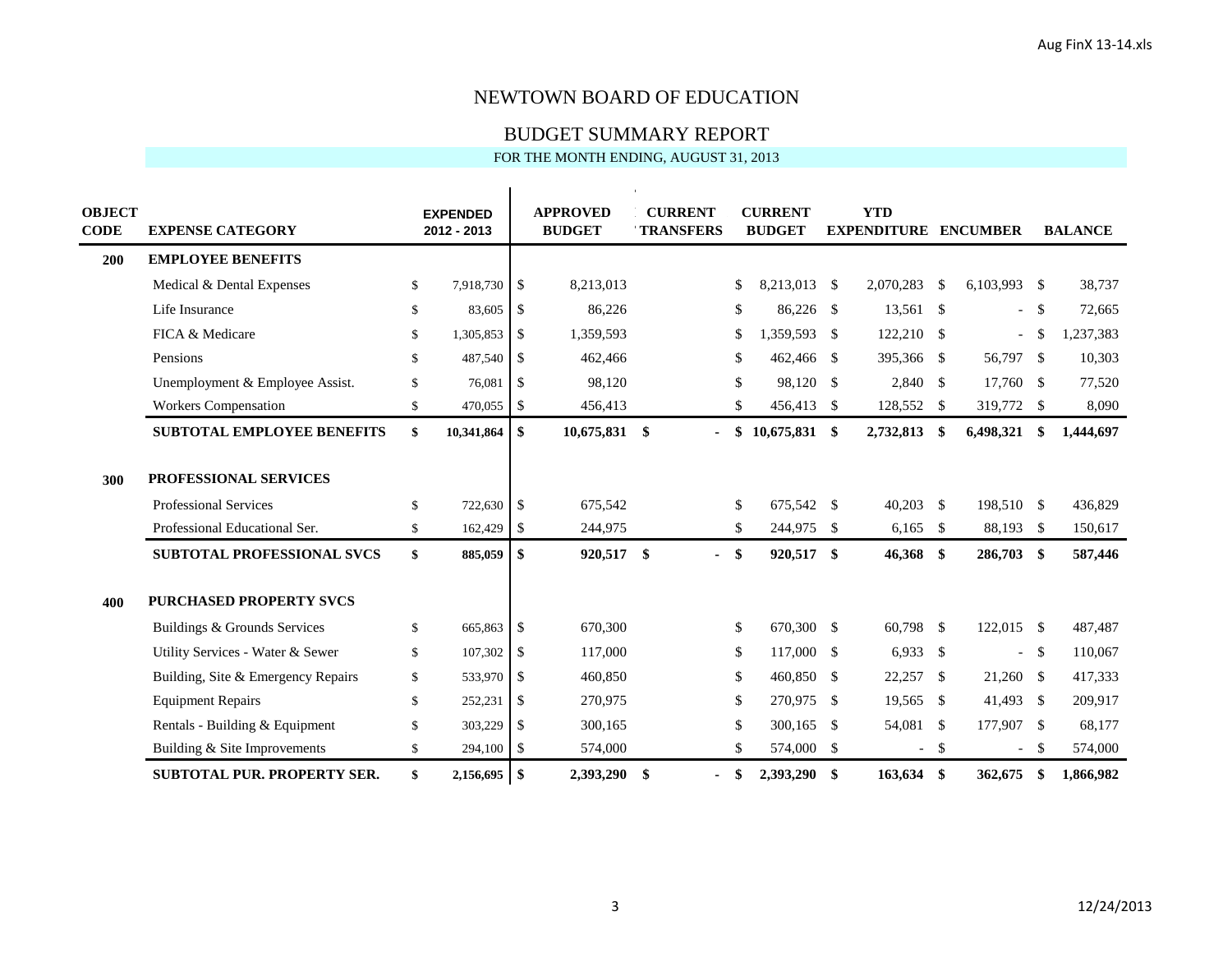#### BUDGET SUMMARY REPORT

| <b>OBJECT</b><br><b>CODE</b> | <b>EXPENSE CATEGORY</b>                     |               | <b>EXPENDED</b><br>2012 - 2013 |               | <b>APPROVED</b><br><b>BUDGET</b> | <b>CURRENT</b><br><b>TRANSFERS</b> | <b>CURRENT</b><br><b>BUDGET</b> |      | <b>YTD</b><br><b>EXPENDITURE ENCUMBER</b> |               |                |              | <b>BALANCE</b> |
|------------------------------|---------------------------------------------|---------------|--------------------------------|---------------|----------------------------------|------------------------------------|---------------------------------|------|-------------------------------------------|---------------|----------------|--------------|----------------|
| 500                          | <b>OTHER PURCHASED SERVICES</b>             |               |                                |               |                                  |                                    |                                 |      |                                           |               |                |              |                |
|                              | <b>Contracted Services</b>                  | $\mathbb{S}$  | 401,159                        | \$            | 360,504                          |                                    | \$<br>360,504 \$                |      | 101,665 \$                                |               | 57,384 \$      |              | 201,454        |
|                              | <b>Transportation Services</b>              | $\mathbb{S}$  | 3,606,577                      | $\mathbb{S}$  | 3,640,547                        |                                    | \$<br>3,640,547 \$              |      | 129,933 \$                                |               | $\overline{a}$ | $\mathbb{S}$ | 3,510,614      |
|                              | Insurance - Property & Liability            | S.            | 291,106                        | $\mathbb{S}$  | 299,135                          |                                    | \$<br>299,135 \$                |      | 105,585                                   | - \$          | 194,247 \$     |              | (697)          |
|                              | Communications                              | S.            | 121,183                        | \$            | 129,209                          |                                    | \$<br>129,209                   | - \$ | 23,381 \$                                 |               | 70,855 \$      |              | 34,972         |
|                              | <b>Printing Services</b>                    | S.            | 32,447                         | -\$           | 42,382                           |                                    | \$<br>42,382 \$                 |      | $1,118$ \$                                |               | $1,310$ \$     |              | 39,954         |
|                              | Tuition - Out of District                   | $\mathbb{S}$  | 1,897,321                      | \$            | 2,152,926                        |                                    | \$<br>2,152,926 \$              |      | 706,001                                   | $\mathcal{S}$ | 2,222,133      | - \$         | (775, 208)     |
|                              | Student Travel & Staff Mileage              | \$            | 176,954                        | \$            | 226,919                          |                                    | \$<br>226,919 \$                |      | 2,901                                     | -\$           | $12,000$ \$    |              | 212,018        |
|                              | <b>SUBTOTAL OTHER PURCHASED SER \$</b>      |               | 6,526,747                      | \$            | 6,851,622                        | -\$<br>÷.                          | \$<br>$6,851,622$ \$            |      | 1,070,584                                 | \$            | 2,557,930      | -\$          | 3,223,109      |
| 600                          | <b>SUPPLIES</b>                             |               |                                |               |                                  |                                    |                                 |      |                                           |               |                |              |                |
|                              | <b>Instructional &amp; Library Supplies</b> | <sup>\$</sup> | 934,107                        | $\mathcal{S}$ | 939,666                          |                                    | \$<br>939,666 \$                |      | 146,752 \$                                |               | 203,994 \$     |              | 588,920        |
|                              | Software, Medical & Office Sup.             | \$            | 144,536                        | \$            | 184,465                          |                                    | \$<br>184,465 \$                |      | 5,533                                     | - \$          | 65,566 \$      |              | 113,366        |
|                              | <b>Plant Supplies</b>                       | $\mathbb{S}$  | 337,919                        | \$            | 376,100                          |                                    | \$<br>376,100 \$                |      | 68,385                                    | - \$          | 56,853 \$      |              | 250,862        |
|                              | Electric                                    | $\mathbb{S}$  | 1,357,320                      | \$            | 1,401,255                        |                                    | \$<br>1,401,255 \$              |      | 97,161                                    | - \$          | $\sim$         | -\$          | 1,304,094      |
|                              | Propane & Natural Gas                       | $\mathbb{S}$  | 291,923                        | -\$           | 326,370                          |                                    | \$<br>326,370 \$                |      | 7,946                                     | $\mathcal{S}$ | $\sim$         | -\$          | 318,424        |
|                              | Fuel Oil                                    | $\mathbb{S}$  | 619,965                        | \$            | 575,466                          |                                    | \$<br>575,466 \$                |      | $\equiv$                                  | $\mathbb{S}$  | $\sim$         | -S           | 575,466        |
|                              | Fuel For Vehicles & Equip.                  | $\mathbb{S}$  | 554,631                        | -\$           | 486,739                          |                                    | \$<br>486,739                   | - \$ |                                           | <sup>\$</sup> | $\sim$         | - \$         | 486,739        |
|                              | <b>Textbooks</b>                            | $\mathbb{S}$  | 188,178                        | \$            | 264,819                          |                                    | \$<br>264,819                   | -\$  | 24,343                                    | \$            | 61,983         | -\$          | 178,494        |
|                              | <b>SUBTOTAL SUPPLIES</b>                    | \$            | 4,428,579                      | \$            | 4,554,880                        | -\$<br>÷.                          | \$<br>4,554,880 \$              |      | 350,119                                   | -\$           | 388,396        | -S           | 3,816,365      |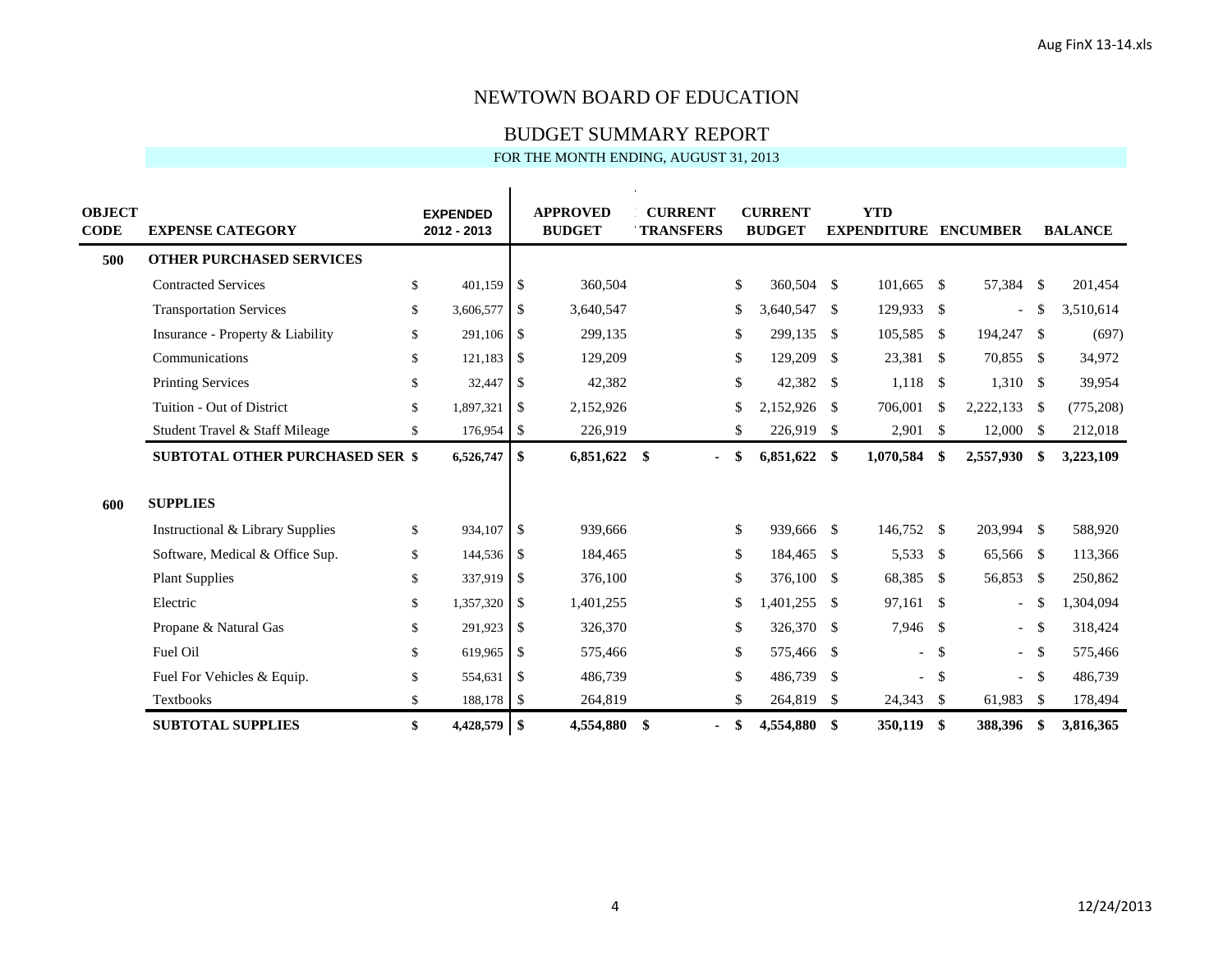BUDGET SUMMARY REPORT

| <b>OBJECT</b><br><b>CODE</b> | <b>EXPENSE CATEGORY</b>       |    | <b>EXPENDED</b><br>2012 - 2013 |                | <b>APPROVED</b><br><b>BUDGET</b> | <b>CURRENT</b><br><b>TRANSFERS</b> |     | <b>CURRENT</b><br><b>BUDGET</b> |    | <b>YTD</b><br><b>EXPENDITURE</b> |      | <b>ENCUMBER</b>             |      | <b>BALANCE</b> |
|------------------------------|-------------------------------|----|--------------------------------|----------------|----------------------------------|------------------------------------|-----|---------------------------------|----|----------------------------------|------|-----------------------------|------|----------------|
| 700                          | <b>PROPERTY</b>               |    |                                |                |                                  |                                    |     |                                 |    |                                  |      |                             |      |                |
|                              | Capital Improvements (Sewers) | \$ | 124,177                        | <b>IS</b>      | 124,177                          |                                    | \$  | $124,177$ \$                    |    |                                  | - \$ | $\mathcal{L}^{\mathcal{L}}$ | -S   | 124,177        |
|                              | <b>Technology Equipment</b>   | \$ | 51,953                         | - \$           | 325,559                          |                                    | \$  | 325,559 \$                      |    | 70,011                           | - \$ | 77,290                      | - \$ | 178,258        |
|                              | Other Equipment               | J. | 30,333                         | -S             | 48,012                           |                                    | \$  | 48,012 \$                       |    | $\sim$ $ \sim$                   | -S   | $\sim$                      | -S   | 48,012         |
|                              | <b>SUBTOTAL PROPERTY</b>      | \$ | 206,463                        | S              | 497,748                          | -\$<br>$\sim$                      | -\$ | 497,748 \$                      |    | $70,011$ \$                      |      | 77,290 \$                   |      | 350,447        |
| 800                          | <b>MISCELLANEOUS</b>          |    |                                |                |                                  |                                    |     |                                 |    |                                  |      |                             |      |                |
|                              | Memberships                   |    | 71,081                         | $\overline{1}$ | 75,190                           |                                    | \$  | 75,190 \$                       |    | 44,290 \$                        |      | 1,952                       | - \$ | 28,948         |
|                              | <b>SUBTOTAL MISCELLANEOUS</b> | \$ | 71,081                         | - \$           | 75,190 \$                        | $\sim$                             | -\$ | 75,190 \$                       |    | $44,290$ \$                      |      | $1,952$ \$                  |      | 28,948         |
|                              | <b>TOTAL LOCAL BUDGET</b>     |    | $68,348,960$   \$              |                | 71,045,304                       | -\$<br>$\sim$                      | -S  | 71,045,304                      | ÷. | 7,058,341                        | -\$  | 48,371,101                  | SS.  | 15,615,862     |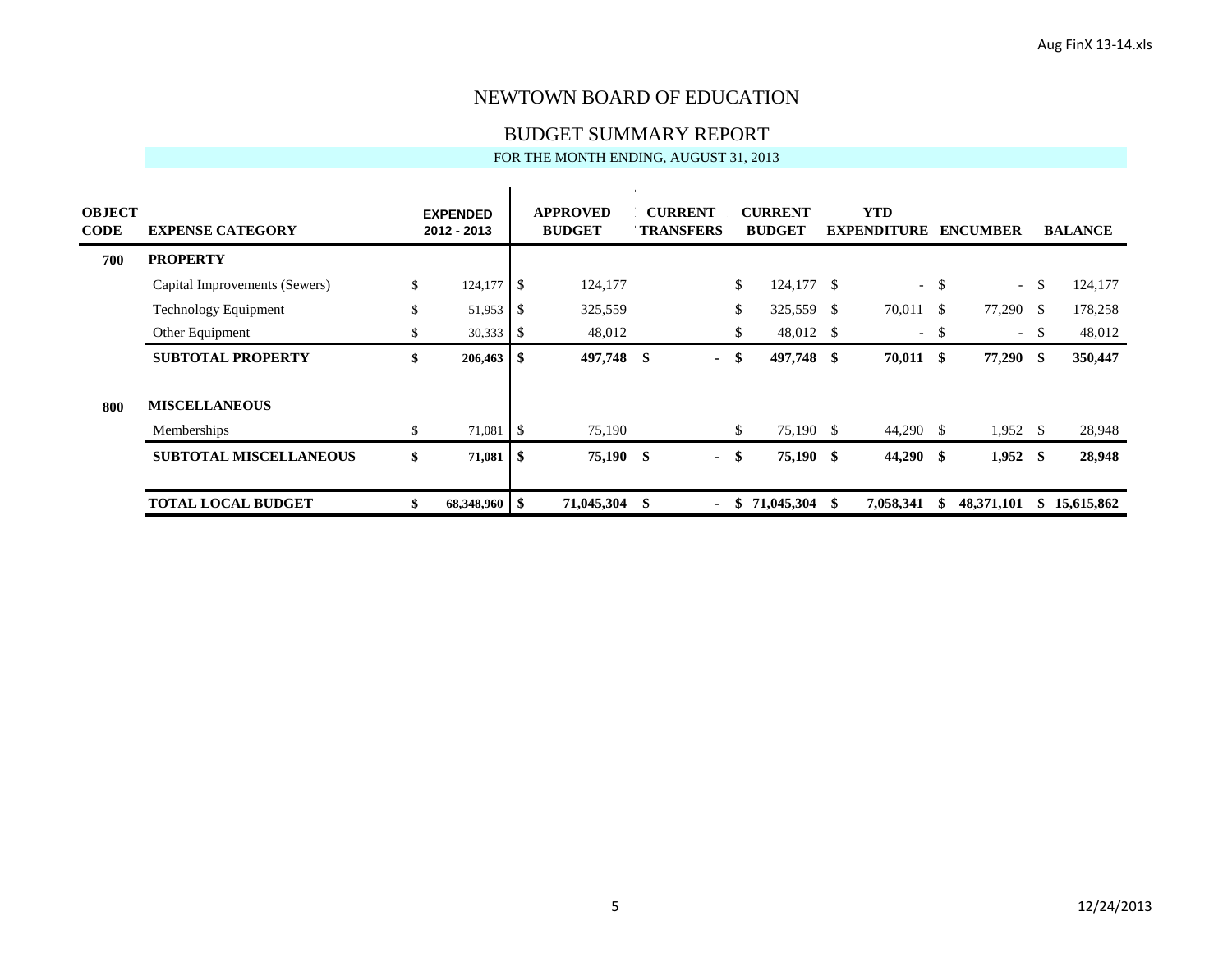## BUDGET SUMMARY REPORT

| <b>OBJECT</b> |                         | <b>EXPENDED</b> | <b>APPROVED</b> | <b>CURRENT</b>   | <b>CHRRENT</b> | YTD         |                 |                |
|---------------|-------------------------|-----------------|-----------------|------------------|----------------|-------------|-----------------|----------------|
| <b>CODE</b>   | <b>EXPENSE CATEGORY</b> | 2012 - 2013     | <b>BUDGET</b>   | <b>TRANSFERS</b> | <b>BUDGET</b>  | EXPENDITURE | <b>ENCUMBER</b> | <b>BALANCE</b> |

|                                    | 2012-13         | 2013-14         |                 |                |                 |
|------------------------------------|-----------------|-----------------|-----------------|----------------|-----------------|
|                                    | <b>RECEIVED</b> | <b>APPROVED</b> |                 |                | $\frac{0}{0}$   |
| <b>SCHOOL GENERATED FEES</b>       | <b>BUDGET</b>   | <b>BUDGET</b>   | <b>RECEIVED</b> | <b>BALANCE</b> | <b>RECEIVED</b> |
| <b>HIGH SCHOOL FEES</b>            |                 |                 |                 |                |                 |
|                                    |                 |                 |                 |                |                 |
| <b>NURTURY PROGRAM</b>             | \$8,000         | \$8,000         | \$0.00          | \$8,000.00     | $0.00\%$        |
| <b>PARKING PERMITS</b>             | \$20,000        | \$20,000        | \$0.00          | \$20,000.00    | 0.00%           |
| PAY FOR PARTICIPATION IN SPORTS    | \$84,800        | \$84,800        | \$0.00          | \$84,800.00    | 0.00%           |
|                                    | \$112,800       | \$112,800       | \$0.00          | \$112,800.00   | $0.00\%$        |
| <b>BUILDING RELATED FEES</b>       |                 |                 |                 |                |                 |
| <b>ENERGY - ELECTRICITY</b>        | \$0             | \$313           | \$0.00          | \$313.00       | 0.00%           |
| HIGH SCHOOL POOL - OUTSIDE USAGE   | \$1,100         | \$1,100         | \$0.00          | \$1,100.00     | 0.00%           |
|                                    | \$1,100         | \$1,413         | \$0.00          | \$1,413.00     | $0.00\%$        |
| <b>MISCELLANEOUS FEES</b>          | \$185           | \$75            | \$45.00         | \$30.00        | 60.00%          |
| <b>TOTAL SCHOOL GENERATED FEES</b> | \$114,085       | \$114,288       | \$45.00         | \$114,243.00   | 0.04%           |